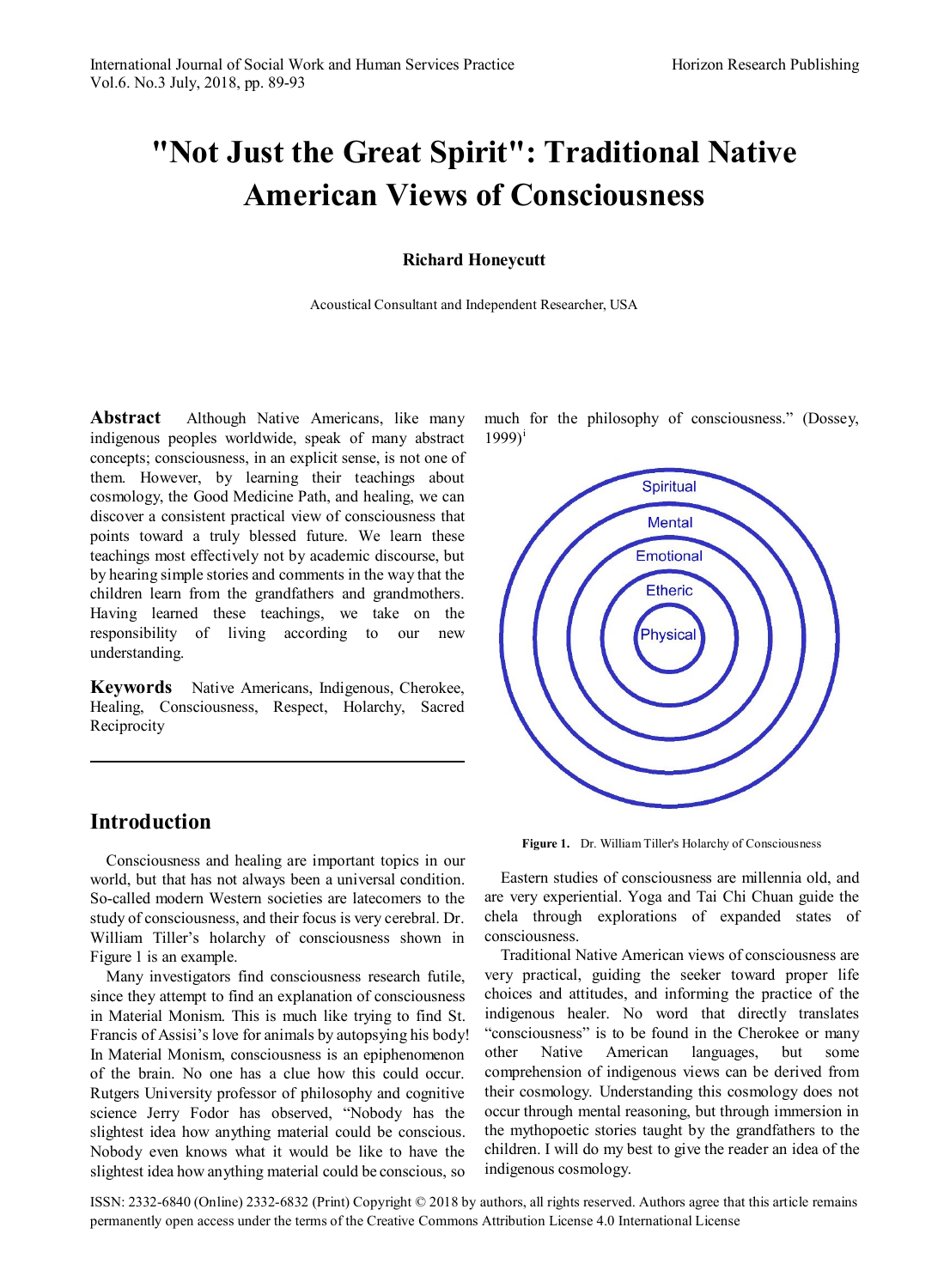### **First Steps into Indigenous Cosmology**

The Great Spirit is a trinity: he includes aspects of the Formless, the Form-Building, and Father. The Great Spirit creates all that is, and all that is, is alive with the life of the Great Spirit. To be alive is to be conscious. But the consciousness of a stone is different from the consciousness of a human. Stones barely notice us as we flit by in our hurried lives. But we can listen to stones.

There was a young boy who lived when all the people slept in caves. One day, he was walking on what we now call Clingman's Dome, in the Great Smoky Mountains. Gradually, he started feeling sad about his people, and he lay on the rock and cried, "What can I do to help my family and the clan?" He heard a gruff voice say, "I have heard you, and I can help you, if you will listen and learn." Startled, the boy said, "Who are you?" The gruff voice answered, "I am Grandfather Rock, and I am part of your vision to seek answers, and you can hear me because you want to listen. He then shared stories about how to start a fire by rubbing two sticks together over dry leaves. He taught the boy how to make a spear, to ask the fish for food, and to give thanks. The boy, who was becoming a man, returned to his family and shared the gifts from Grandfather Rock.

The consciousness of an eagle is different from the consciousness of a human. When Eagle speaks, he asks, "Do you want to learn how to fly? Do you want to see the great Creation through my eyes? Do you want to dance on the wind as I do? Then dance the dance of life, offering thanks for all things, walking in step with the universe and its eternal movements." Eagle speaks with his eyes, his balance, and his presence. He speaks from the upper world and fromthe world of Mother Earth.

The consciousness of a squirrel is different from the consciousness of a human. When she sees the great, lumbering humans coming, the squirrel scampers away. When she sees that the nuts and acorns have fallen, she gathers them and stores them for winter food. When the hungry cat approaches, she scolds him from high in her tree, and sometimes she calls her sister to scamper around the tree trunk with her so that the cat thinks he sees a squirrel suddenly disappear fromone place and reappear at another.

The consciousness of the deer and the bear are different from the consciousness of a human. The sacred deer represents the mind of the universe. She is cunning, and she sees and hears all things. Bear likesto sleep and to eat when he is hungry. He represents the physical body. When Bear sees Rabbit, he tries to catch and eat him. But he usually fails, because his greed for food has made him fat and slow. Bear stands on his hind legs and lookslike a hairy man with claws. Some men are greedy and fat and slow like Bear.

The consciousness of a coyote is different from the consciousness of a human. Coyote is smaller and weaker than bear, but very fast and very tricky. He loves to play jokes on humans and on his prey. He knows that his place is

between the rabbit and the bear.

We can learn from stones, the eagles, the squirrel, Deer, Bear, the coyote, all of nature, but doing so requires that we respect Nature. We may not consciously remember what was said when we converse with a stone, but we can respect its ancient wisdom.

Humans also are triune, having body, mind, and spirit. We live in the world of three. Our minds are expressed in our wills, which have three functions: the will to be, compassion for all our relations out to 7 generations, and actualizing (or building) will. Humans have the gift of choice, but we do not always use it. If you carry a handful of chicken feed into the henhouse, the chickens will come to you to be fed. They do not really choose to come to you; they are conditioned to do so. In the same way, we humans often act according to our conditioning, thinking we are choosing.

There are at least three worlds: the physical world, the celestial or spiritual world, and the middle world. Some people have access to the higher worlds. These worlds may be considered to interpenetrate in a holographic sense. Archetypes, or tutelaries from the animal, plant, and spiritual worlds can help us bridge between worlds. The Peruvian Elders say that about 1500 BCE, Elders from the Plieades came and taught them how to access the other worlds. Chinese indigenous traditions recount a similar visitation about the same time. A healer must be able to visit the other worlds, but must have the proper protections in place. These protections include right motivation and an "egg" of light surrounding the seeker. The most important aspects of our lives come fromthe other worlds: life, death, sickness, the rise and fall of governments. To learn our purpose in life, we must fast and pray until we see visions. Most true learning occurs in the dream space between worlds.

Humans are interconnected through two webs of energy: individual webs, and the universal web that passes though the earth. There are evil spirit beings that can use these webs to possess a person and cause psychological, mental, and physical illness.

Body consciousness appears in energy centers which must be balanced and open to free flow. The energy flows from a spiritual source corresponding to the black hole at the center of our galaxy, through our sun, through the sun of our body, the Qosco or lower dan tien, to Mother Earth. (See Figure 2.) We can enhance the flow of energy by visualizing the movement of heat and light along this path. This is the indigenous cosmology. Most modern societies are disconnected from the path because they have no coherent cosmology; they have no shared stories of origin and destination. Heeding the ancestral teachings is the key to restoring a coherent cosmology.

Teachers from the spirit world will come to you when the time is right. When the Spanish Conquistadors tried to tell the Peruvian Elders about Jesus, and showed them paintings of him, they replied, "yes, we know him; we've been working with him for generations!" The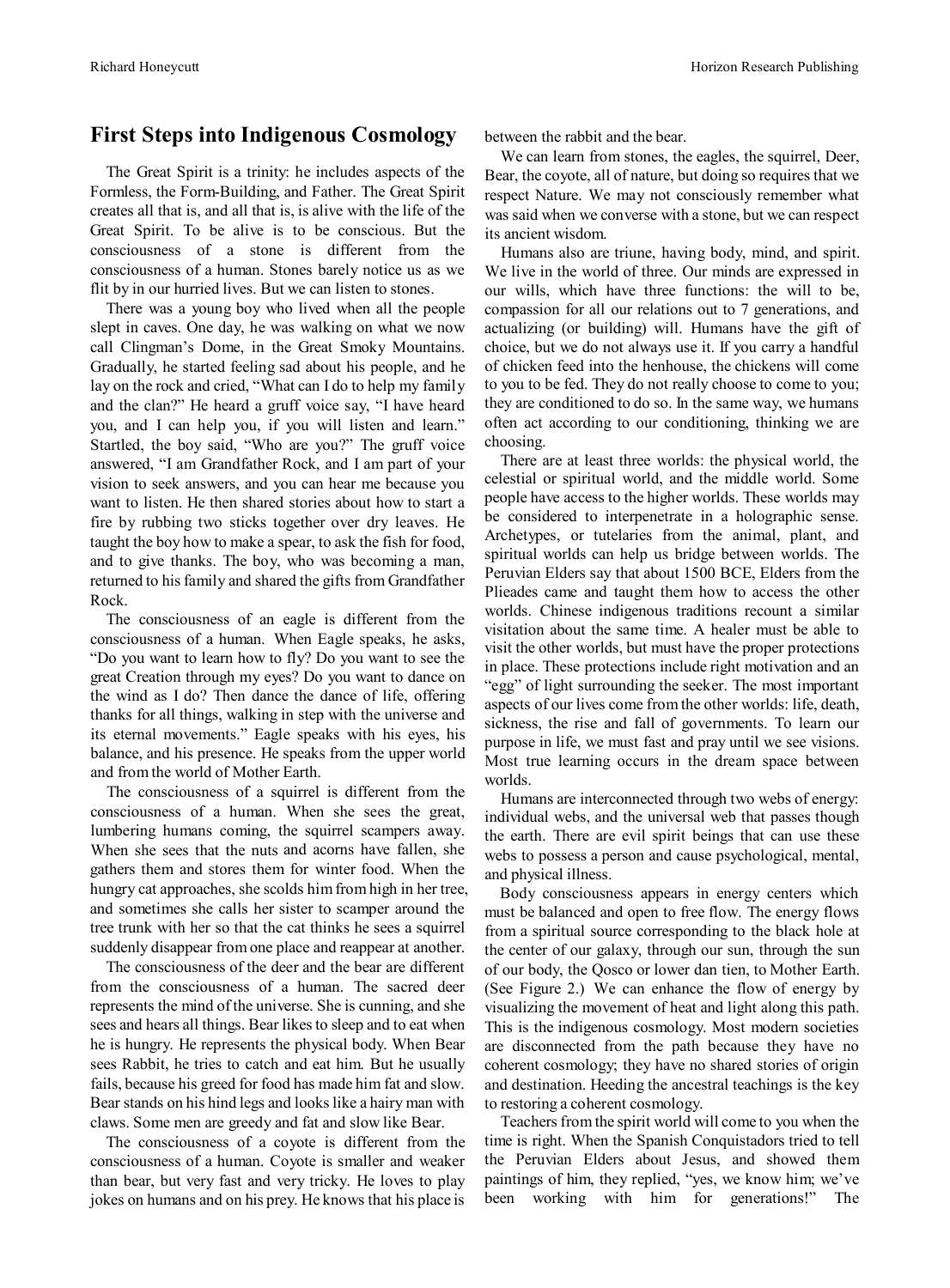conquistadors, with their unbalanced ideas of power and their lack of respect for others, had no concept of visionary encounters, and didn't know how to understand what the Elders said.

Health of body, mind, and spirit requires that we live in balance with nature, respecting one another and nature – all our relations. This is called sacred reciprocity, and is the central social and spiritual ordering principle. Most suffering is caused by transgression of sacred reciprocity, which manifests in the physical and subtle realms. Illness often begins in the emotions. To effect healing, we must go to the source of the illness. The healer can absorb the illness into his Qosco and digest it. 95% of the residue goes into the earth, and 5% goes to the pineal and pituitary to foster growth.



**Figure 2.** The flow of energy in the human body, according to indigenous tradition

We must accept what others do, even though we may not

approve. Retaliation is giving away our power. Sacred reciprocity leads us to live in gratitude, rather than retribution. Balance among dualities is essential. Healing consists of restoring balance.

The healer's path is one of action: the teachings of the Great Spirit come by living them, not by talking about them. The healer may use medicines from the plant, animal, or mineral kingdoms, as well as spiritual and mental approaches. Healers use natural law, but to do so, they must align themselves with natural law. Sometimes adjustments in the healer's attitude are required in order to become aligned with natural law.

The uses of plants can be learned by listening to the plants themselves. A healer can locate the needed medicinal plant under three feet of snow, even if he has never been to that place before.

A healer may not know before treatment what medicine (s)he will use, and may not remember afterward what was used. We have all had times in which we awoke from a dream and wanted to think about the significance of the dream, but we had to empty our bladder first. Upon returning to bed, we could not remember the dream, because the world of the dream is not the world of our bladder. A great medicine man may not talk of "healing" people, because healing" is part of the fabric of the universe. Instead, he may call his role in helping the sick, "doctoring". "Doctoring" includes the practices of intention and visualization; thoughts can be very powerful. The healer must know whether to "doctor" someone or not. He may help to heal one problem, only to have a more serious problem replace it. And the healer himself can take on consequences by "doctoring" when he should not. The sick person's spirit knows whether "doctoring" is needed, and the healer must learn this from the sick person's spirit. Sometimes it is necessary to visit the spirit world while "doctoring". In any case, the patient's faith in the healer is essential.

Every physical object in nature has four energies: physical, mental, spiritual, and natural. If you duplicate an indigenous healer's herbal formula, but do not know the spiritual side, the remedy will not work. The physical is the lowest form of energy, and corresponds to electricity. Mental energy has memory and exists outside the body as well as inside. Spiritual energy requires a high level of calm and connection, achieved by connection with nature. Each form of energy has a male and a female aspect. Since humans have the gift of choice, we cannot change someone else's energy; only interfere with it, in which case we can take on their consequences.

Not all of our lives can be understood from what we and our families recall. We all live many lives, and sometimes remember episodes from previous lives. Sometimes we must learn lessons left over from previous lives. Once an older man raped a young girl, he was caught and taken before the elders. "What should we do with him," the people of the village asked. "Throw him off the mountain,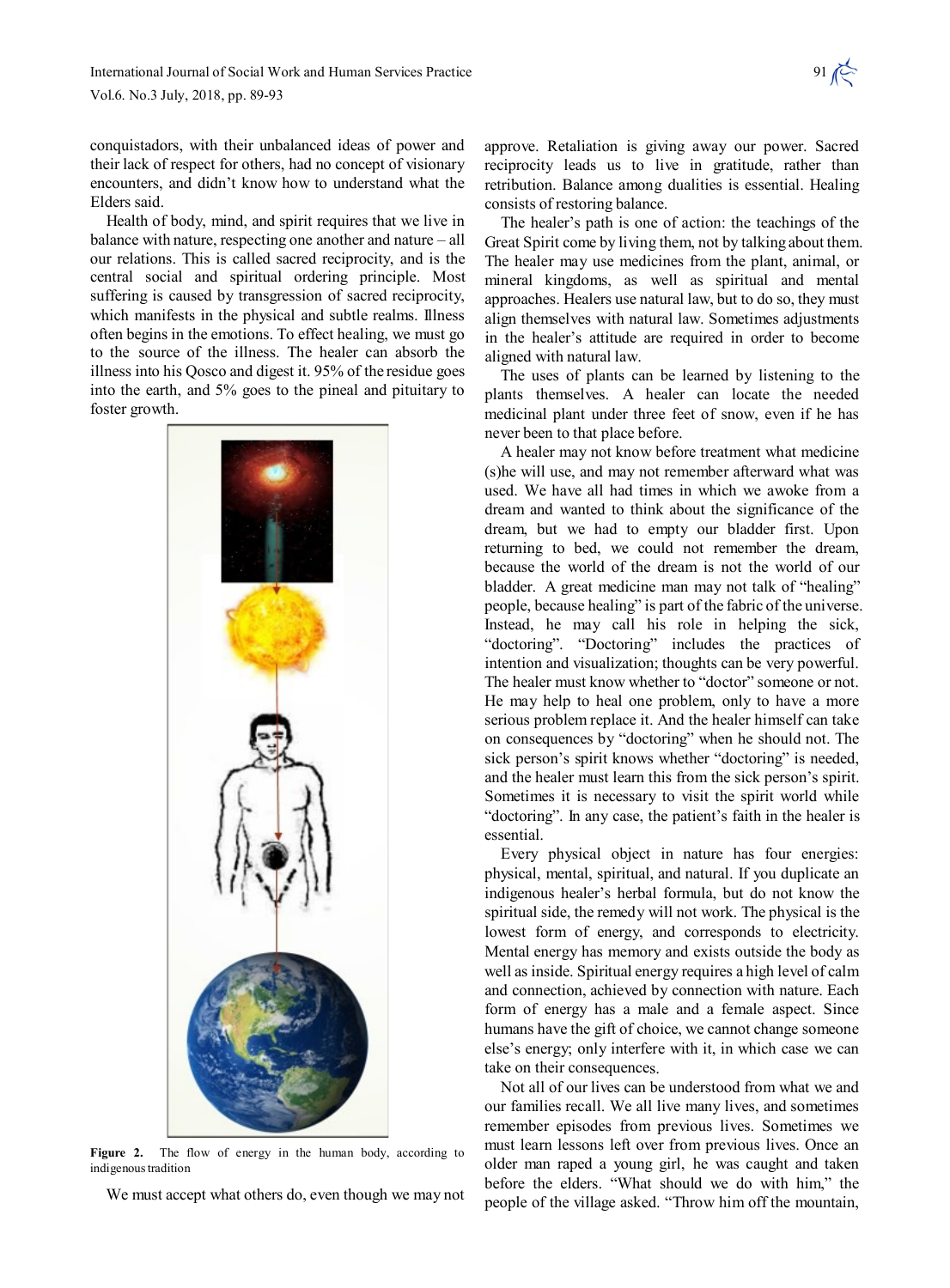the Elders answered. There is not enough time left in his life for himto learn respect since he has none to begin with. He will have to learn respect in another life."

Once there were a husband and wife who loved each other very deeply. One morning, the wife became very angry and she walked quickly away toward the mountains. When the husband got up, he did not find her in the house, so he looked outside and saw her retreating to the mountains. He saw that she was already so far away and walking so quickly, that he could never catch up with her. So he prayed to the Great Spirit: "Mywife is leaving, going into the mountains. I don't know anything that I have done wrong, but she walks as if she is very angry. Maybe she is not feeling well." The Great One said, "Are you sure you did not do anything?" The man answered, "I don't know." The Great One then asked, "Did you fail to do something?" The man replied, "I'm not sure. She's getting further and further away, and I do not know what to do." "I know that your love for her is great, and your heart is true," said the Great One. "I will do what I can to slow her down." The man thanked the Great One deeply and continued his journey up the mountain. The Great One caused a huckleberry bush to appear in front of the woman, but she was so angry that she did not notice it. Then he put a blackberry bush in her path so that it would stick to her clothes and slow her down. It did stick to her clothes, but she was so angry that she just kept walking quickly away. "Aha," the Great One thought, "I must make her look down in humility before she will stop and listen to what is in her heart." So he put a little plant in the ground that hid a luscious, sweet-smelling fruit that was shaped like a heart. When the woman got to the plant, she got down on her knees to find out what it was that smelled so well. When she bowed her head to pick one of the fruits and saw the beautiful heart-shaped berries, she let go of her anger, and forgot why she has been angry in the first place.

The first thing that she thought of was to pick some of these delicious strawberries for her husband, whom she loved with all her heart. She picked only the smaller ones so that the big ones could grow, and she thanked Mother Earth for this special gift. Before long, she saw her husband coming to meet her. Excitedly, she ran to meet him, and they hugged each other for a very long time in the setting sun. Then she gave him the bright red strawberries she had picked for him, and together they gave thanks to the Great One that they were reunited.

The woman thought about how sad she would have been to never see her husband again. She told him she would never leave him, and just then, noticed that the little strawberries were very fragile, yet very beautiful. The man and woman were thankful for their love, and together they enjoyed the sweet, juicy strawberries that the Great Spirit had provided to Mother Earth.

Today, many humans have broken their relationship with each other, and some have broken their relationship with nature. The initial break between humans and nature may have occurred with the beginnings of agriculture, when insects became no longer our relations, but our enemies. All that is, is alive, and all that is alive is related to us. The most negative moral statement that a Native American can make of a man is to say, "He acts as if he had no relations." The acknowledgement and respect for all our relations, out to the seventh generation, is central to the "good-medicine way", the balanced path of life taught by the indigenous peoples. Note that they do not say, "He has no relations," just as they did not say that the white men were mean and dishonest, since judging in that way is thought to lock people into their faults. Instead, they called the white men "those who act like mean men."

Western anthropologists might say I have spoken to you ofstones, eagles, deer, bears,squirrels, coyotes, rapists, and berries. Or have I spoken of harmony with nature and learning from nature, how anger can hide our true selves from us, about respect and gratitude?

When humans were first made, the animal spirits and the plant spirits, who had been made earlier, held a council. They decided to offer their bodies for humans to eat, provided that the humans lived in sacred reciprocity by showing gratitude and respect. But the humans forgot to respect the animals and plants by asking permission before killing them for food, and they forgot to show gratitude for the food. So the animal spirits held a council. Deer said, "Since the humans do not show respect and gratitude when they kill us, I will make them suffer from arthritis." Bear said, "and I will give them rheumatism." The other animal spirits made similar pledges. When the plants heard what the animals had done, they said, "humans are still young and ignorant, and we feel sorry for them. We will give our bodies so that humans can be healed from arthritis and rheumatism and the other illnesses the animals have decided to send". And so it is today: when humans kill and eat thoughtlessly, showing no respect and gratitude, they develop illnesses. When they pay the proper attention to plants in their diets and in their medicine, they can find healing fromillnesses.

The world over, indigenous peoples say we are living in a time long prophesied. Glaciers melting are a sign of this. The "rainbow tribe" prophecy speaks of a coming together of peoples from diverse cultures. In this coming together, we must develop balance and show respect for all our relations!

### **Discussion**

In a recent seminar I presented, one of the participants asked, "Just what do you mean by 'consciousness'"? It was an excellent question. The meaning that one attaches to "consciousness" depends heavily upon one's metaphor or paradigm for reality. The word can mean "awareness", "spirit", "ground of being", sentience, the ability to feel, having a sense of selfhood, and the ability to control one's mind. "Awareness" is certainly not a valid definition, since